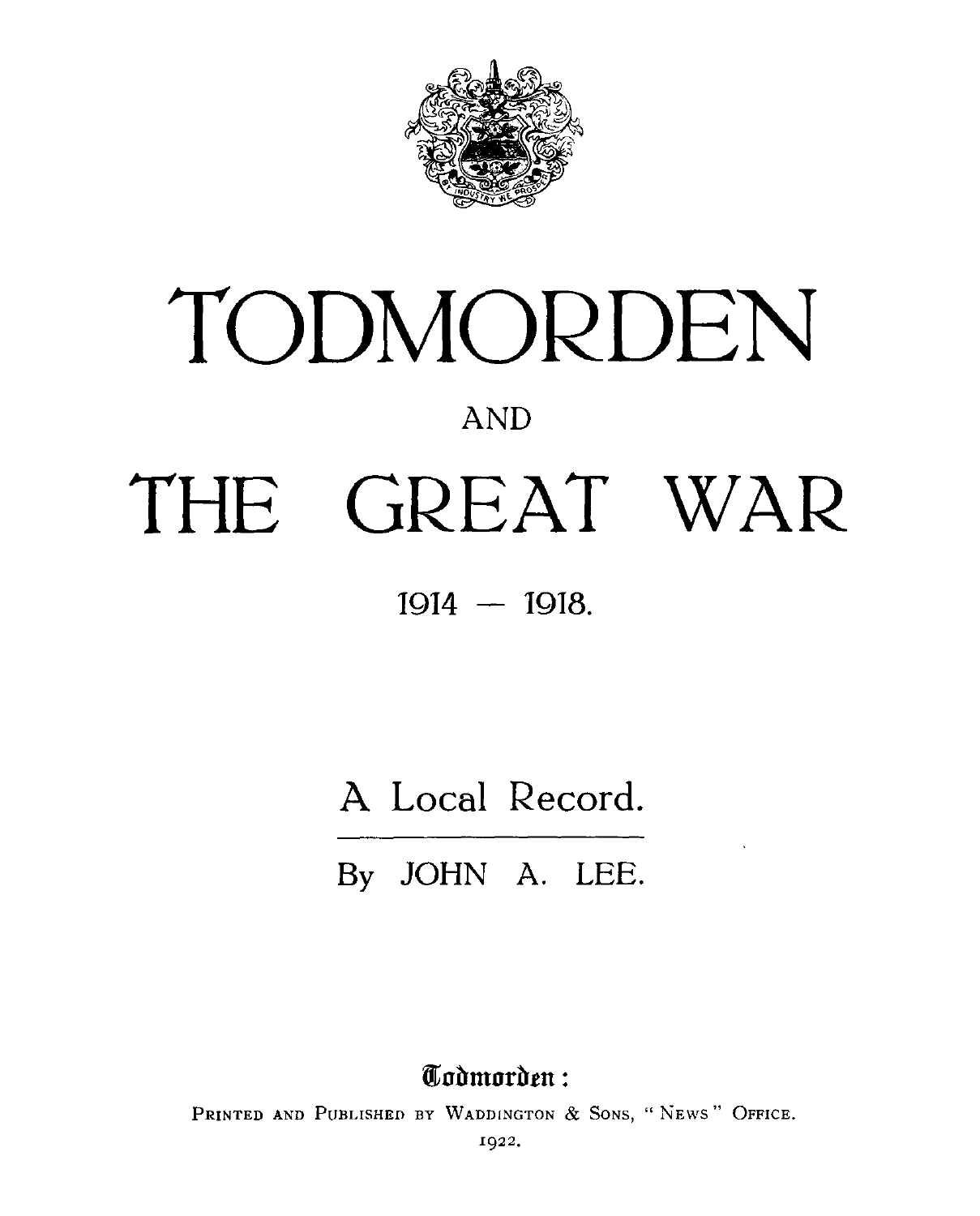

## Contents.

|                                                                             |           |           |           |            | Page |
|-----------------------------------------------------------------------------|-----------|-----------|-----------|------------|------|
| Foreword                                                                    |           |           |           |            | ix.  |
| I. Fateful Days-The Outbreak of War<br>Снартее<br>$\ddot{\phantom{a}}$<br>  |           |           | $\cdots$  | $\ddotsc$  | 1    |
| II.-The Kaleidoscope of Waa-<br>$\ddotsc$<br>,,<br>.<br>.                   |           |           |           | $\epsilon$ | 5    |
| III.-The 6th Batt. Lancashire Fusiliers-1. Mobilisation and Training<br>,,  |           |           |           | $\ldots$   | 11   |
| $IV.$ Recruiting-I.<br>,,                                                   |           |           |           |            | 19   |
| V. -R.A.M.C. and St. John Ambulance Brigade<br>٠,                           |           |           |           |            | 23   |
| VI.-Women's Work for the War-Queen Mary's Needlework Guild, Todmorden<br>,, |           |           |           |            |      |
| Women's Co-operative Guild, Women in Industry                               |           |           |           |            | 26   |
|                                                                             |           | $\ddotsc$ |           | $\cdots$   |      |
| VII. - Lancashire Fusiliers-II. The Gallipoli Campaign<br>$\pmb{\cdot}$     |           |           |           | $\ddotsc$  | 35   |
| VIII.-Lancashire Fusiliers-III.<br>The Sinai Campaign<br>,,                 |           |           | . .       |            | 48   |
| IX.-The 2nd/6th Batt. Lancashire Fusiliers<br>,,<br>$\ddotsc$               | .         | .         | .         |            | 54   |
| X.-War Relief Committee<br><br>,,                                           |           | $\ddotsc$ | .         |            | 56   |
| XI.-Cornholme and Shade Soldiers' and Sailors' Funds<br>,,                  |           | .         | .         | $\cdots$   | 63   |
| XII.-Belgian Refugees<br>,,                                                 | $\cdots$  |           | $\cdots$  | $\cdots$   | 69   |
| XIII.--Centre Vale Military Hospital<br>$\ddotsc$<br><br><br>$\cdots$<br>,, | $\ddotsc$ |           |           | $\ddotsc$  | 75   |
| XIV.—Recruiting—II. Derby Scheme and Conscription<br>,,                     |           | $\cdots$  | $\ddotsc$ | $\ddotsc$  | 84   |
| XV.-I ocal Advisory Committee and Military Tribunal<br>,,                   | $\ddotsc$ |           |           |            | 89   |
| XVI.-Lancashire Fusiliers-The Campaign in France and Belgium<br>,,          |           |           |           | $\ddotsc$  | 95   |
| XVII.-The 2nd/6th Batt. Lancashire Fusiliers in France and Belgium<br>,,    |           |           | $\cdots$  |            | 100  |
| XVIII.-The 3rd/6th Batt. Lancashire Fusiliers<br>,,                         |           |           |           |            | 105  |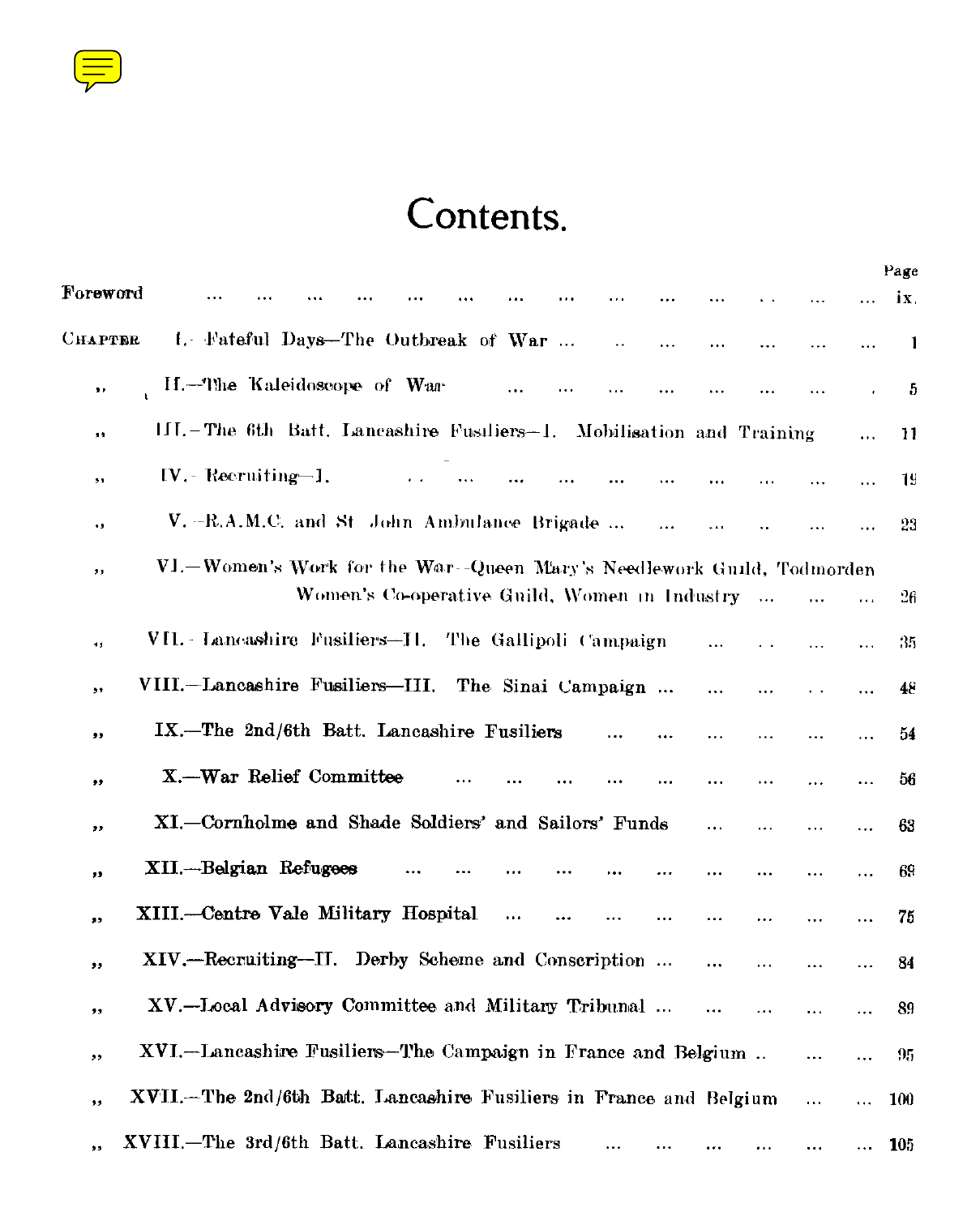### CONTENTS.

|                      |                                                        |           |          |           |           |           |           |           |           |           |              | Page         |
|----------------------|--------------------------------------------------------|-----------|----------|-----------|-----------|-----------|-----------|-----------|-----------|-----------|--------------|--------------|
| Chapter              | XIX.-Soldiers' Stories-I.                              |           |          |           |           |           |           |           |           |           |              | 110          |
| ,,                   | $XX -$ Soldiers' Stories-II.                           |           | $\cdots$ | $\ddotsc$ | $\cdots$  | $\cdots$  | $\cdots$  |           |           | $\cdots$  | $\cdots$     | 125          |
| $\ddot{\phantom{1}}$ | XXI.-Trade and Employment                              |           | $\sim$   | $\ddotsc$ | $\cdots$  | $\ddotsc$ | $\ddotsc$ | $\ddotsc$ | $\ddotsc$ | $\cdots$  | $\cdots$     | 133          |
| $^{\bullet}$         | XXII.-Food, Fuel, and Lighting Restrictions            |           |          |           |           | $\ddotsc$ | $\cdots$  |           |           |           |              | 144          |
| $\bullet$            | XXIII.-Volunteer Training Corps and Special Constables |           |          |           |           |           |           |           |           | $\cdots$  | $\cdots$     | 155          |
| $^{\bullet}$         | XXIV.-The Casualties                                   |           |          |           |           |           |           |           | $\cdots$  | $\cdots$  | $\cdots$ 162 |              |
| ,,                   | $XXV$ .-Distinctions<br>$\ddotsc$                      | $\cdots$  | $\cdots$ | $\cdots$  | $\cdots$  | $\cdots$  | $\cdots$  |           | $\cdots$  |           |              | 166          |
| $\bullet\bullet$     | XXVI.-The Prisonens of War                             |           |          |           | $\ddotsc$ | $\ddotsc$ |           |           |           |           | $\cdots$     | 174          |
| $\ddot{\phantom{a}}$ | XXVII.-War Pensions and Allowances                     |           |          |           | $\ddotsc$ |           |           |           | $\cdots$  |           | $\cdots$     | 180          |
|                      | XXVIII.-Local War Funds                                | $\ddotsc$ | $\cdots$ | $\cdots$  | $\cdots$  | $\cdots$  |           | $\cdots$  | $\ddotsc$ |           |              | 187          |
| $^{\circ}$           | XXIX.- - Miscellaneous                                 |           |          |           |           | $\cdots$  |           |           | $\ddotsc$ | $\ddotsc$ |              | $\ldots$ 192 |
| ,,                   | XXX.-War Memorial and Garden of Remembrance            |           |          |           |           |           | $\ddotsc$ |           |           |           |              | $\ldots$ 201 |
| ,,                   | XXXI.—Local Diary of the War                           |           |          | $\cdots$  | $\ddotsc$ | $\cdots$  | .         |           | $\cdots$  | $\cdots$  |              | $\ldots$ 216 |
|                      | $\rightarrow$ Index                                    |           |          |           |           |           |           | $\cdots$  |           |           | $\cdots$     | 229          |

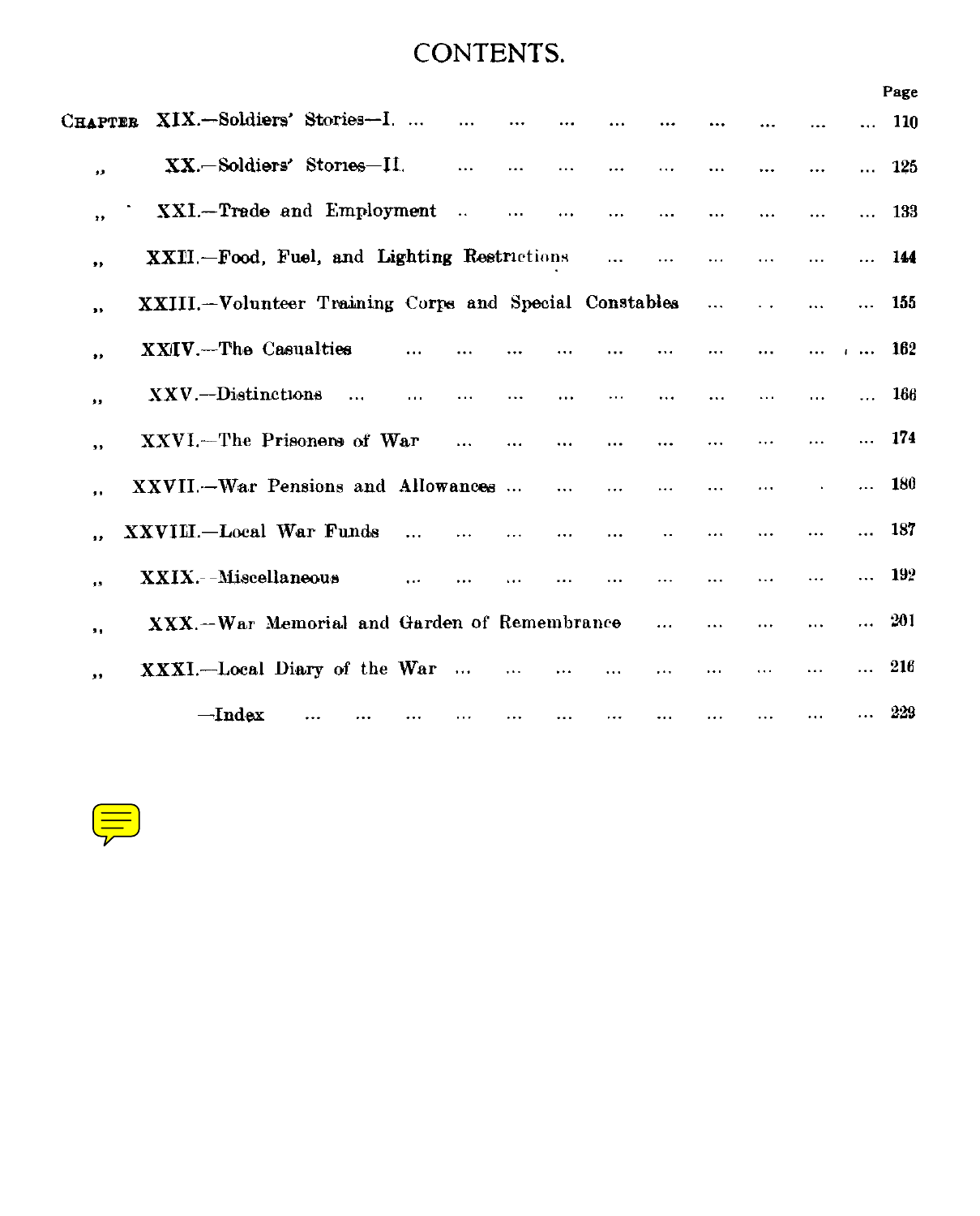## **Dedication**  D O D

T O THE MEMORY OF THE MEN OF TODMORDEN WHO GAVE THEIR LIVES FOR FREEDOM AND JUSTICE IN THE WAR OF 1914-1918, AND TO ALL FROM THIS BOROUGH WHO SERVED AND SUFFERED IN THE SAME GREAT CAUSE TO SAVE THIS COUNTRY AND THE WORLD FROM THE DOMINATION OF AN ARROGANT DESPOTISM.

> *See ye to it that their service and sacrifice are ever remembered in honour and gratitude.*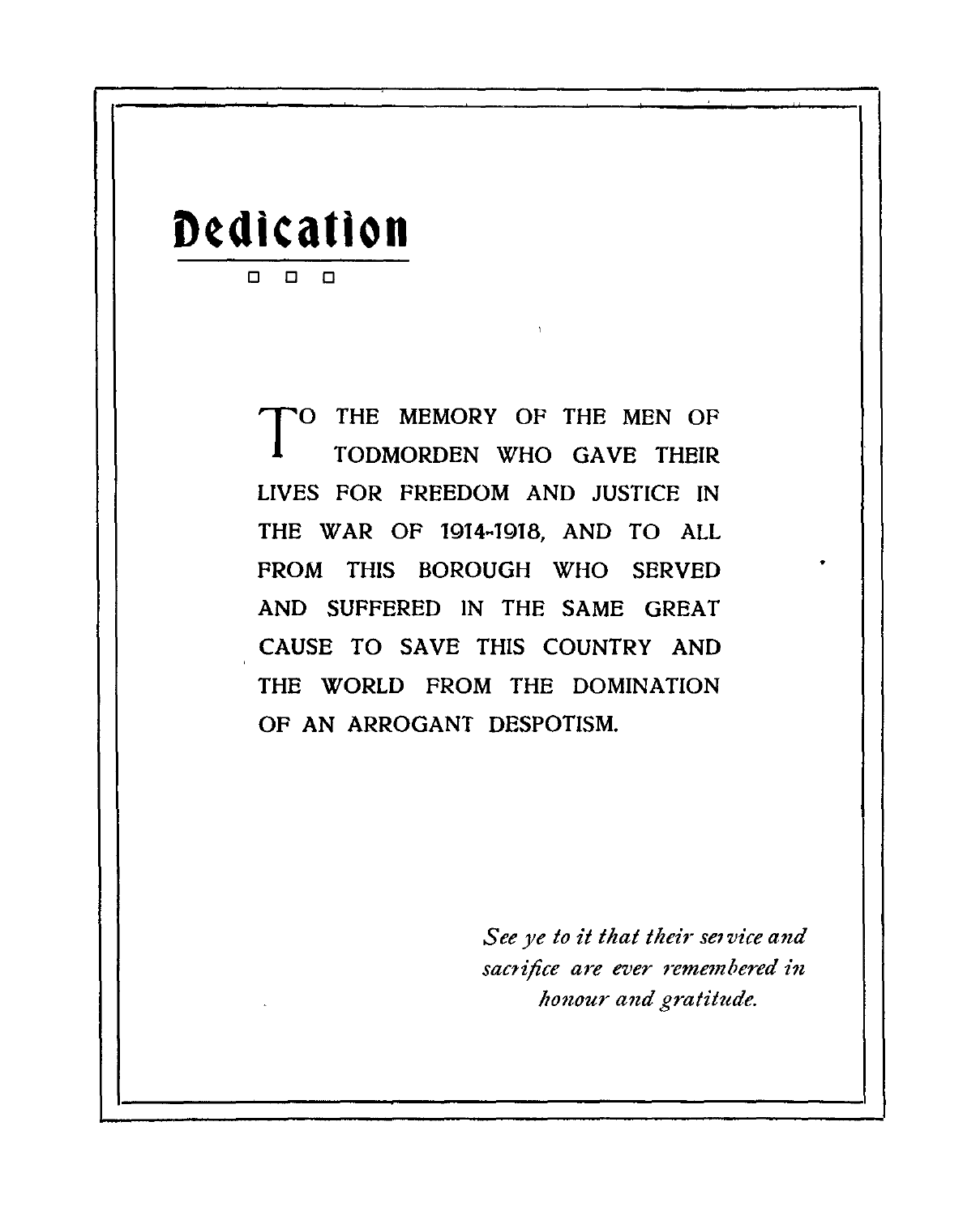# Foreword.

<span id="page-4-0"></span> $\prod_{i=1}^{n}$ HIS volume recording the part which Todmorden has taken in the Great War of 1914-1918, has been compiled. at the request of members of the Local War Memorial Committee. The task which the writer has undertaken is to tell a plain unvarnished story of the war efforts and achievements, the sufferings and sacrifices, of the inhabitants of a comparatively small town of 25,000 inhabitants, and to reflect as faithfully as may be the impression which the stupendous, world-shaking events arising out of the War made upon the mind and imagination of the people who lived through those anxious times.

Many things which might have been of interest to some have had to be omitted owing to limitations of space,; and probably many things which ought to have. been included have been inadvertently overlooked. As in all such compilations the difficulty has been to decide just what to include and what to exclude. The, mass of material available has been so considerable that the difficulty has been what to leave out rather than what to put in. In a compilation covering so many different phases of activity it is hardly possible for one writer to avoid many mistakes, both of omission and commission, and for any defects which may be found in the record the writer can only offer his apologies.

It might be thought by some that a record of events which occurred so recently, and which are so painfully impressed upon the mind of this generation, was somewhat unnecessary ; but the .compilation has been made mainly for the benefit of future generations, that they may know what Todmorden did and suffered iii this greatest of all wars. Much of the material from which the record is compiled will be found embedded in the files of the local Press published during the years of war; but it was felt desirable that the story should be put into a more concise and accessible form while there were those still living who had been in actual contact with the events.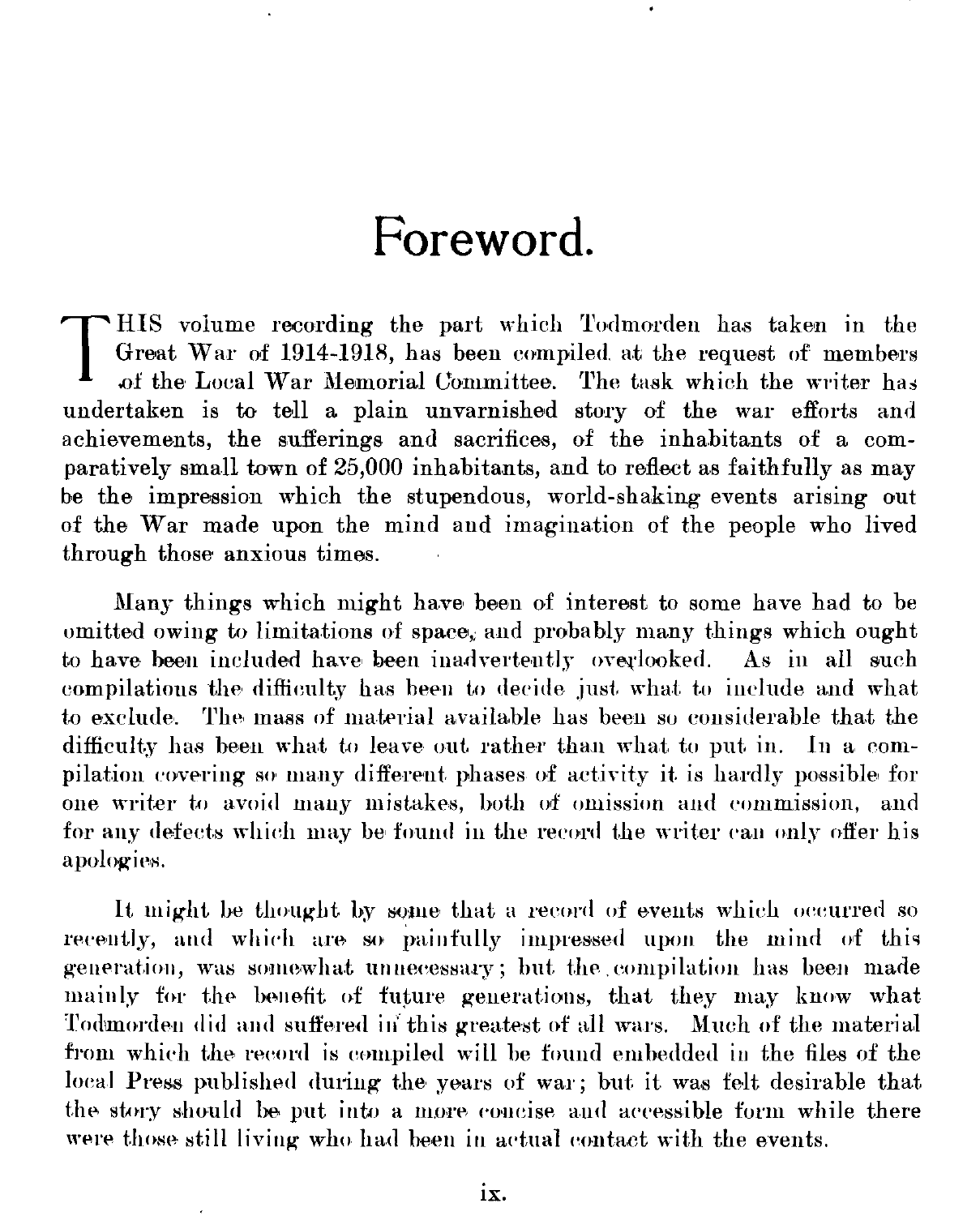#### FOREWORD.

The writer is indebted to many friends for help and suggestions in the compilation of the volume, especially to the officers of the local detachments of the 6th Batt. Lancashire Fusiliers, for details of their various campaigns not hitherto published. It has not been found possible in all cases to acknowledge the author's indebtedness to the writers of the verses quoted, or to the photographers whose pictures have been used, the sources in many cases being unknown. It is hoped that this general acknowledgment will suffice, but exception should be made in the case of Mr. Enoch Horsfall, Mr. E. Clapham, Mr. Norman Eyre, and Miss Westerman, who have kindly allowed the free use of many local views and photographs. I'o all who have assisted in any way the writer extends his grateful thanks.



J. A. L.

#### **Stoodley Pike.**

A PEACE MONUMENT Erected by Public Subscription. Commenced in 1514 to commemorate the surrender of Paris. following the Napoleonic Wars, and finished after the Battle of Waterloo, when Peace was established in 1815. The first Pike fell on the day the Russian Ambassador left London before the declaration of war with Russia in i854, and was rebuilt when peace was restored in 1856.